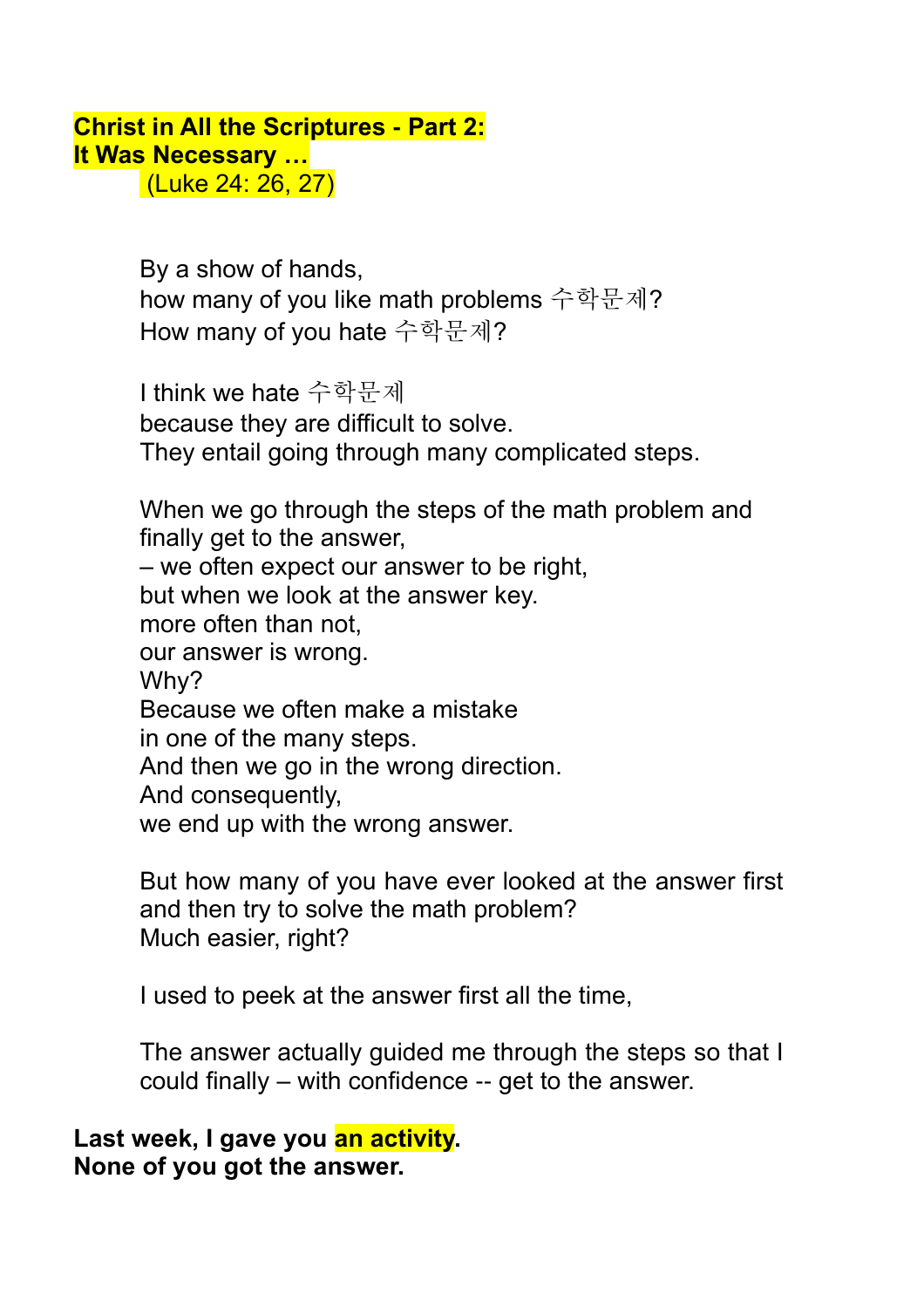**Some of you guessed 4 f's, Some 5 And some of you couldn't guess at all. My point was to show that even smart people like yourselves can easily miss things like the F's in our brain teaser,** 

**Now, if I had revealed to you – before I you began the brain teaser – that there are 8 f's, all of you would've easily found all the f's.** 

**In the same way, when you read Scriptures knowing the answer first** – that is, **the main theme of the Bible is Christ, then the lights will turn on, And your eyes will be opened to Scripture.** 

**Beloved, my heart's desire – as your shepherd – is that you read the Bible – not in the dark, but like the 2 disciples your eyes will open and your hearts will burn within you.** 

So I want to encourage you to read your Bible everyday with Christ up front and center and with this *reading plan I have provided so that*  **you can read the Bible – Redemptive-Historically.** 

Redemptive history (God's redemptive plan)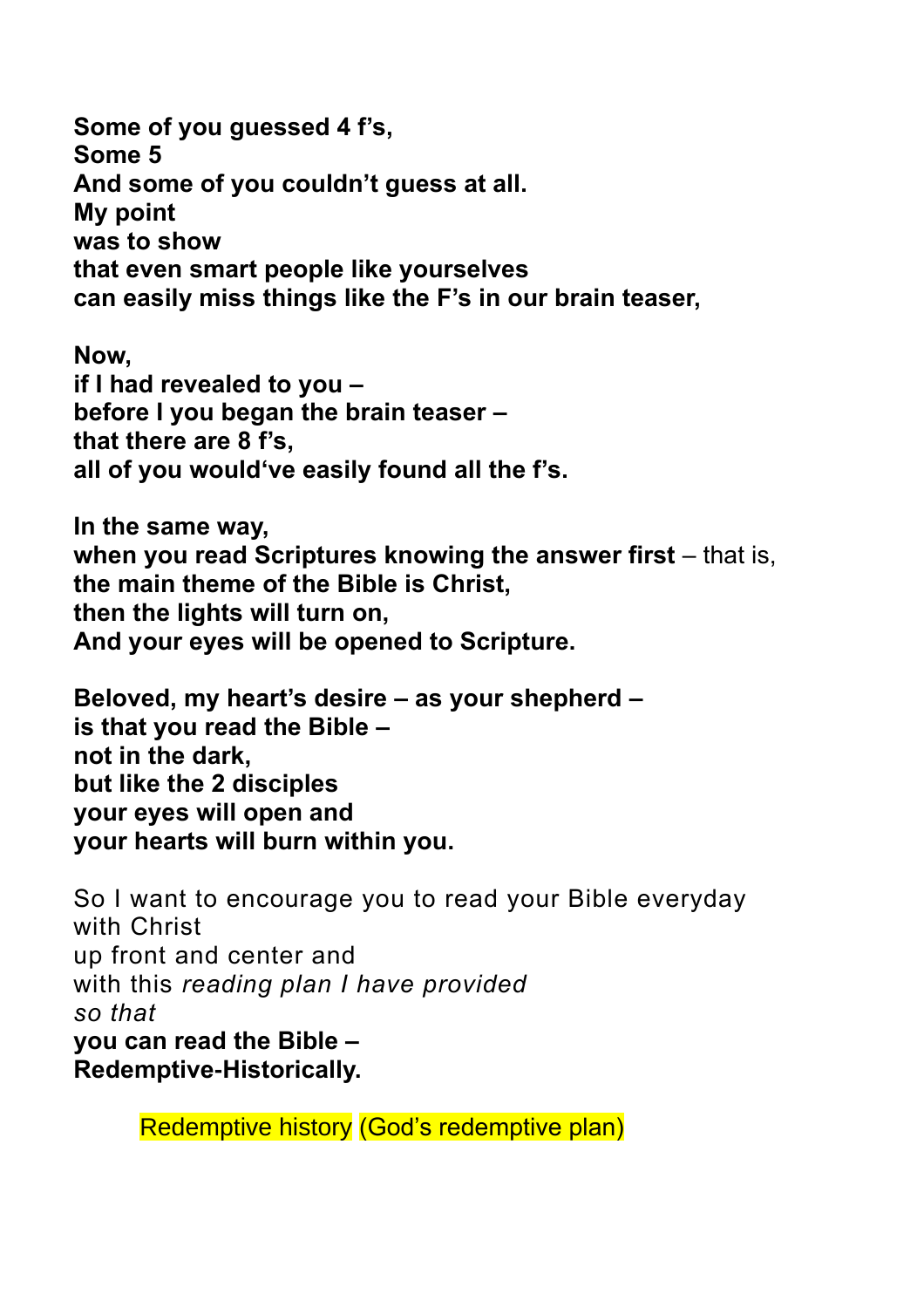- God's acts of redemption climaxing at Jesus' life, death, and resurrection.
- God's overarching purpose that He has realized in Christ. (Ephesians 3:11)
- **Genesis to Revelation is all about God redeeming a people for Himself.**
- **The Bible is one grand story – Christ as the central figure - in which God, through His Son, is reconciling sinful man to Himself.**

**So for example, Do you remember my sermon on the cleft rock?**

**The grumbling Israelites put God on trial – even though they are the guilty. God, who is the true Judge, says, "I will stand on the rock" signifying that He is the rock. And so to appease the righteous wrath of the judge – God himself takes the punishment of the guilty – the Israelites. evidenced when Moses strikes the rock and the rock splits in half and water streams out of the rock for the Israelites to drink deep to quench their thirst.** 

**And 1500 years after God stood on the rock,** 

**that righteous wrath of the Judge is ultimately appeased by the reality of the type and shadow of the rock –**

**the God-man Jesus Christ** 

**fulfilled on the rock of Golgotha,** 

**where Jesus took the punishment of the Israelites – the Jews – and the Gentiles – us -- so that we all can be saved from the penalty of our sins.**

**Praise God for his redemptive plan!**

**Unfortunately, the Jews did not read the Bible with Christ as the answer.**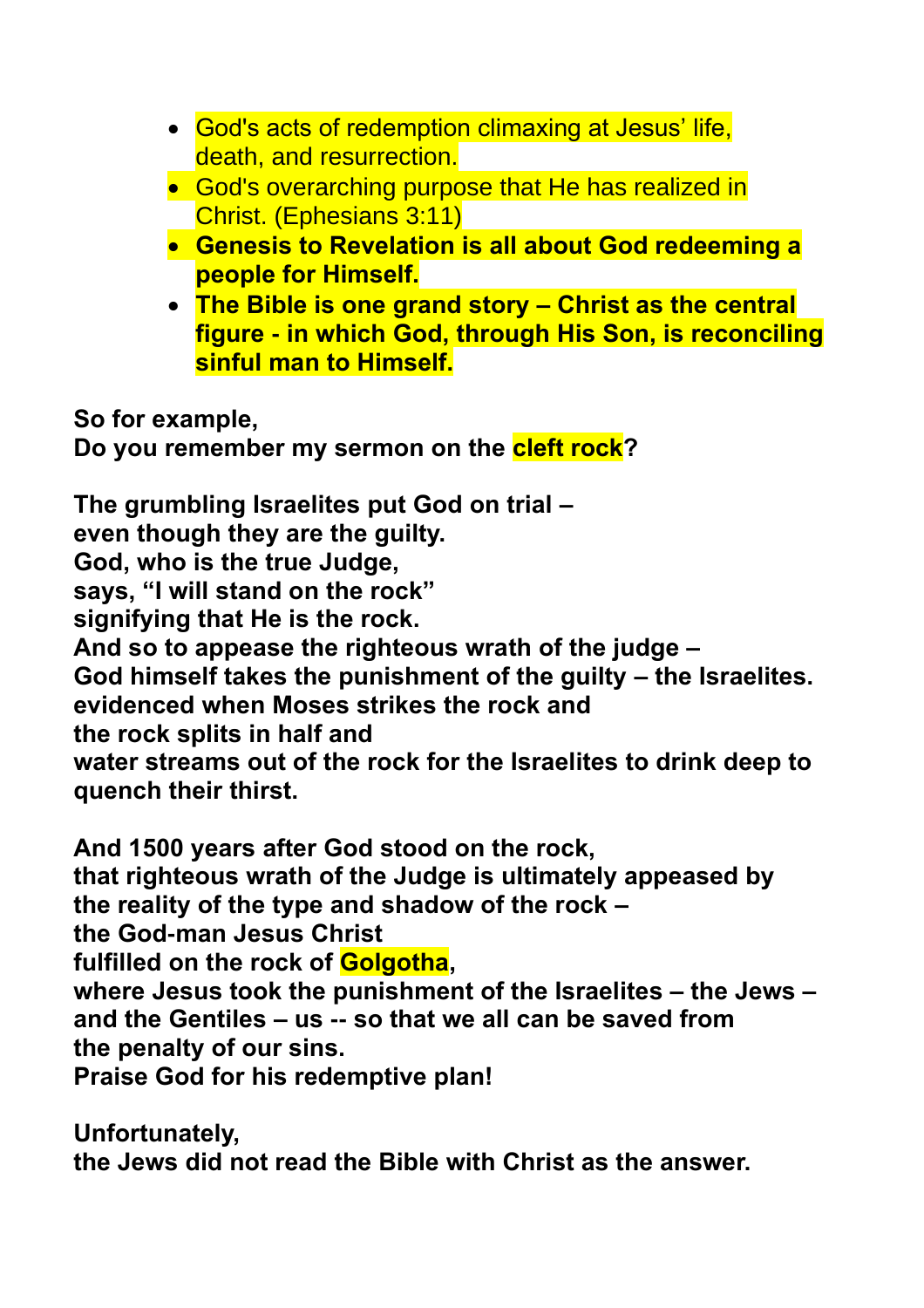**As a result, they elevated the types and shadows to the actualities – thereby missing the point.** 

**If you remember the bronze snake,**

**it only pointed to Christ.** 

**The Jews elevated this type and shadow to the status of the substance and thus worshipped the bronze snake.**

**This made God angry.** 

**Thus, Hezekiah was considered righteous for smashing this type of Christ.** 

**Unfortunately, the Jews still today confuse the types with the substance – the actuality and thus do not come to Christ.** 

**I'm reminded of a religious Jewish friend in Jerusalem.**

**While we were playing basketball, we got into a conversation about King David.**

**Hoping to transition into his need for a savior, I asked him a question, Was King David was a sinner? Do you know what he said?** 

**He said, "No. David was sinless."** 

**So I asked, "Have you forgotten Bathsheba? David coveted Bathsheba – breaking the 10th commandment; he stole Bathsheba from her husband, Uriah the Hittite – breaking the 8th commandment. He committed adultery, breaking the 7th commandment. He murdered Uriah, breaking the 6th commandment.**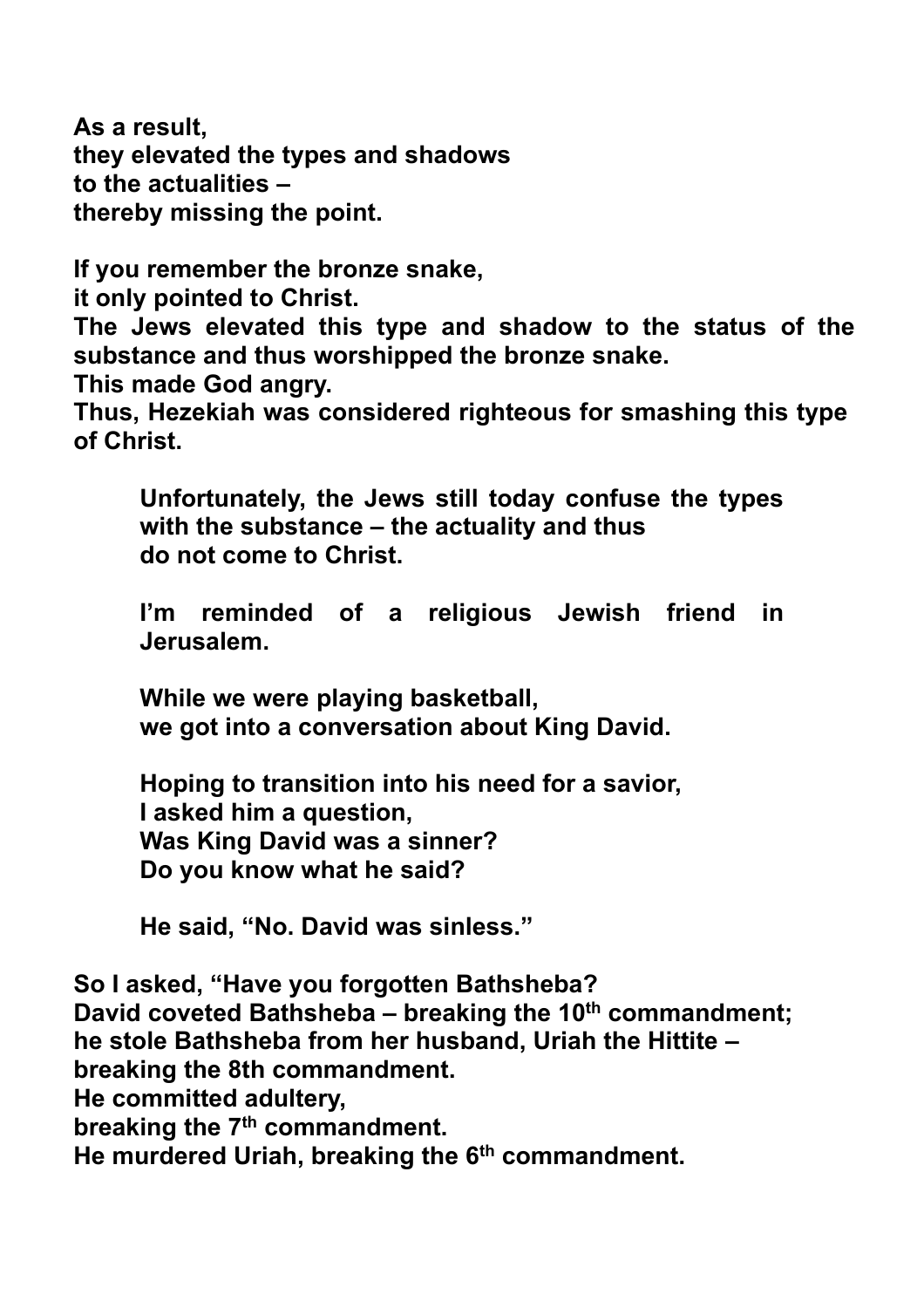**And throughout this narrative, David acted deceptively – thereby breaking the 9th commandment.**

**In one occasion, one sin led to the breaking of all 10 commandments.** 

**"How could he be righteous if he is clearly a coveter, an adulterer, a thief, a murderer, a liar, etc., etc.?** 

> My friend stumbles for an answer. He tries to explain away David's sin. Like a clever lawyer, he looks for loopholes.

Now, you may ask why would my Jewish friend make excuses when Scripture clearly shows David had sinned?

The reason is that he wants to be consistent with the traditions of Jewish rabbis. even at the expense of denying God's word.

He wants to be in line with the Talmud.

As stated in Shabbat 56a, "Whoever says David sinned is … in error."

But to his point, in the Psalms, Some passages appear to indicate that David is righteous and blameless.

For example, in Psalm 18: vs. 23,24: I was blameless before him, and I kept myself from my guilt. So the LORD has rewarded me according to my righteous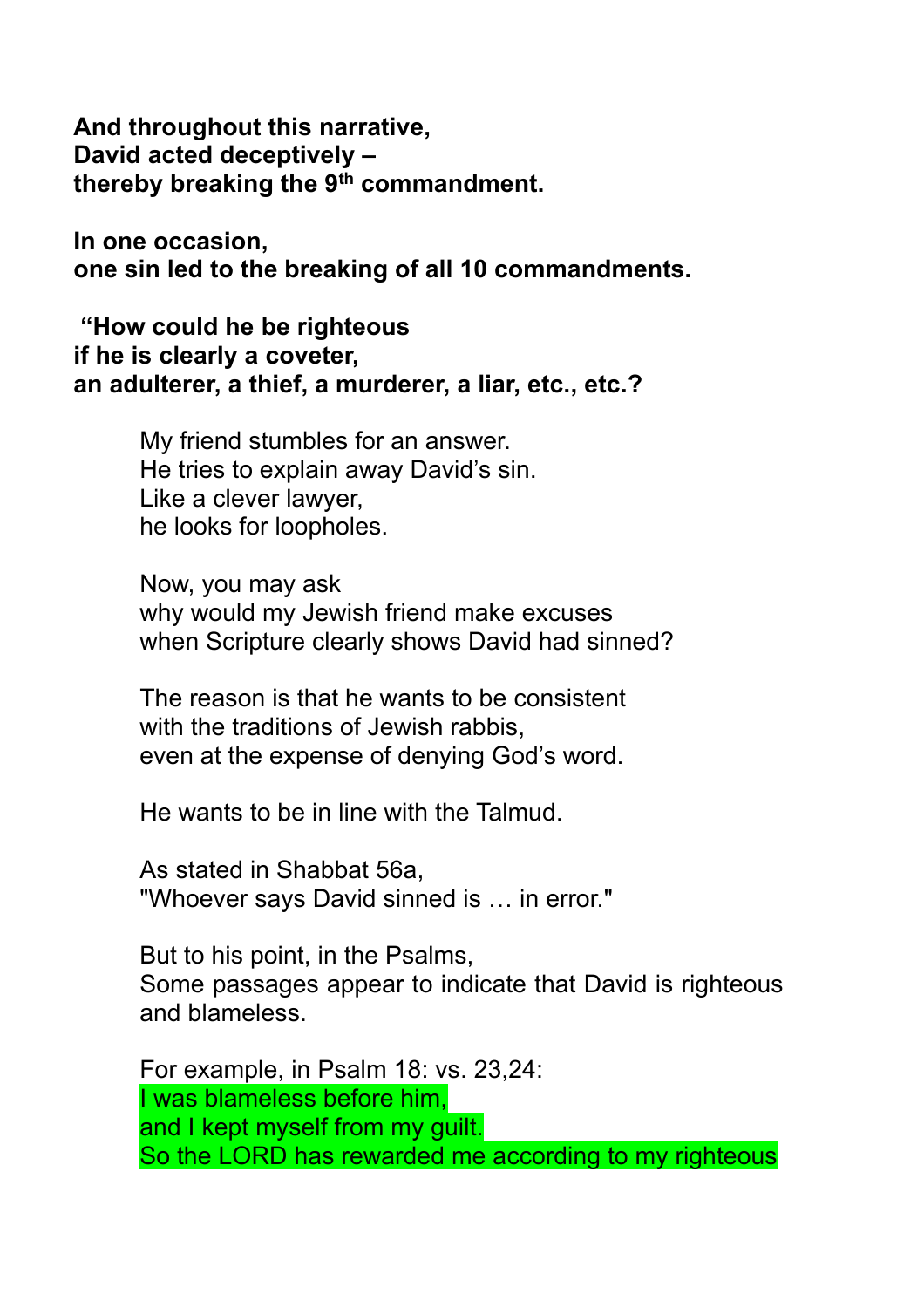ness …. (Psalm 18:23,24)

And in 2 Samuel 22, towards the end of David's life, he wri tes:

I have kept the ways of the Lord, And have not acted wickedly ... I was also blameless towa rd Him, And I kept myself from my iniquity. 2 Samuel 22: 22-24.

How can David say he is blameless and righteous when cl early he sinned? Is there a contradiction in the Bible?

Well if you believe in the Protestant Reformation doctrine of imputation and if you trust what Jesus says:

"Moses, the Prophets, and the Psalms speak of Me!" then there is no contradiction.

David is merely a type and shadow of the true, righteous o ne to come – Jesus Christ.

Unfortunately, my Jewish friend refuses to even consider that Jesus could be the fulfillment of David and his Psalms.

Now, I've shared the Gospel with many people – atheist, a gnostics, Muslims, Roman Catholics, etc. and sadly – I would say – the Jews are the most resistant to the Gospel.

Many of you know, I have a heart for the Jews. God has given me a love for them more than any other people – Kind of like Paul – I desire for the Jews to come to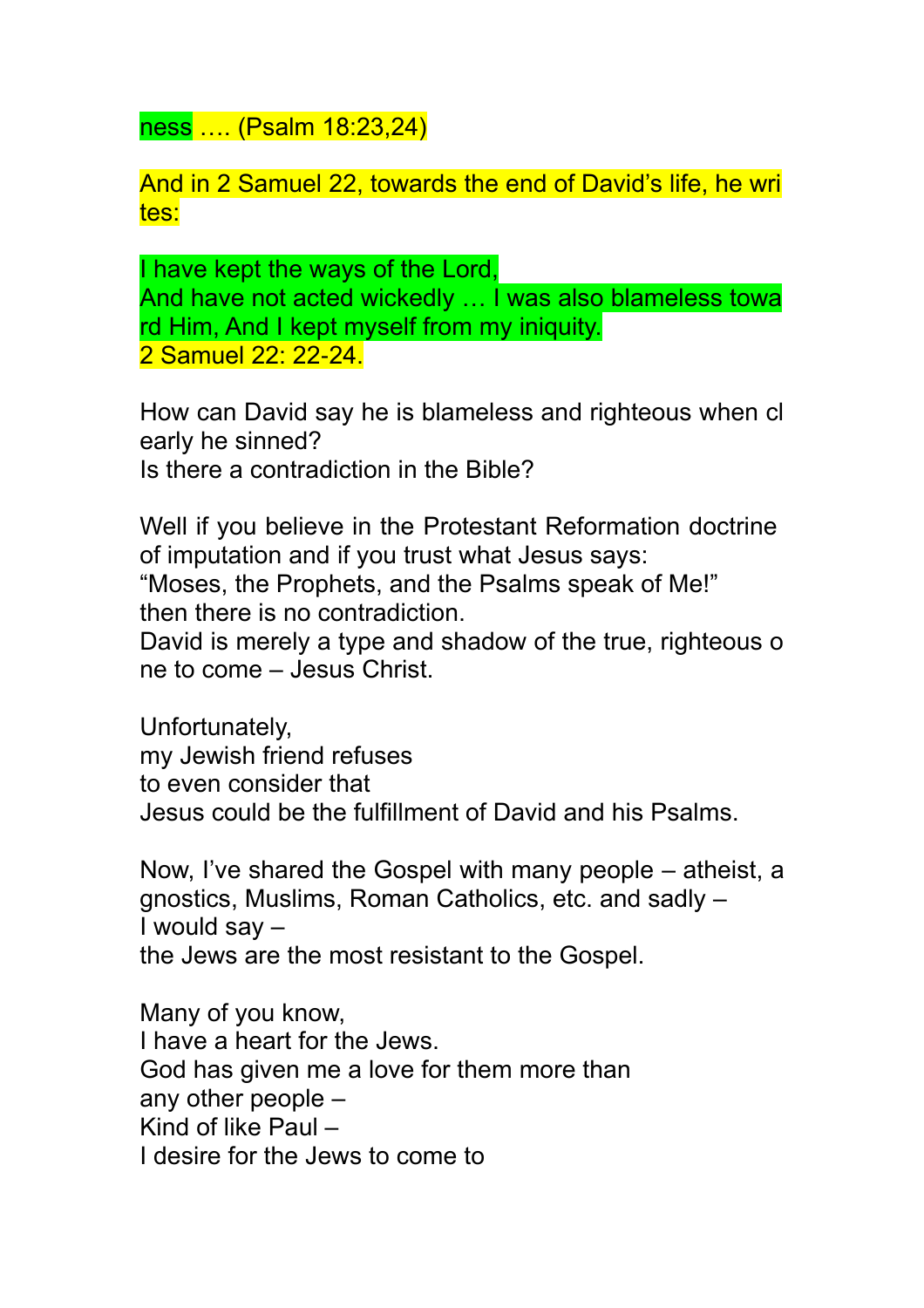saving faith in their Messiah -- Yeshua Hamashiach.

But unfortunately a veil covers their eyes, they are blinded – much like the Pharisees.

Amazingly, they even fail to see that the Bible actually pro phesies that the Jews would reject their Messiah,

In Isaiah 53,

He was despised and rejected by mankind, a man of suffering, and familiar with pain. Like one from whom people hide their faces he was despised, and we held him in low esteem. Isaiah 53:3

Daniel prophesies,

The Messiah will be cut off … and … the prince who is to come will destroy the city and the sanctuary. Daniel 9:26

"And I will pour out on … Jerusalem a spirit of grace an d … mercy, so that, when they look on me, … whom they have **pierced**, they shall mourn ... and weep bitterly over h im, as one weeps over a firstborn." Zechariah 12:10,11

Paul also weighs in,

**… a partial hardening has come upon Israel, until the fullness of the Gentiles has come in … there will be a great turning of Israel to Jesus her Messiah Rom. 11: 25,26**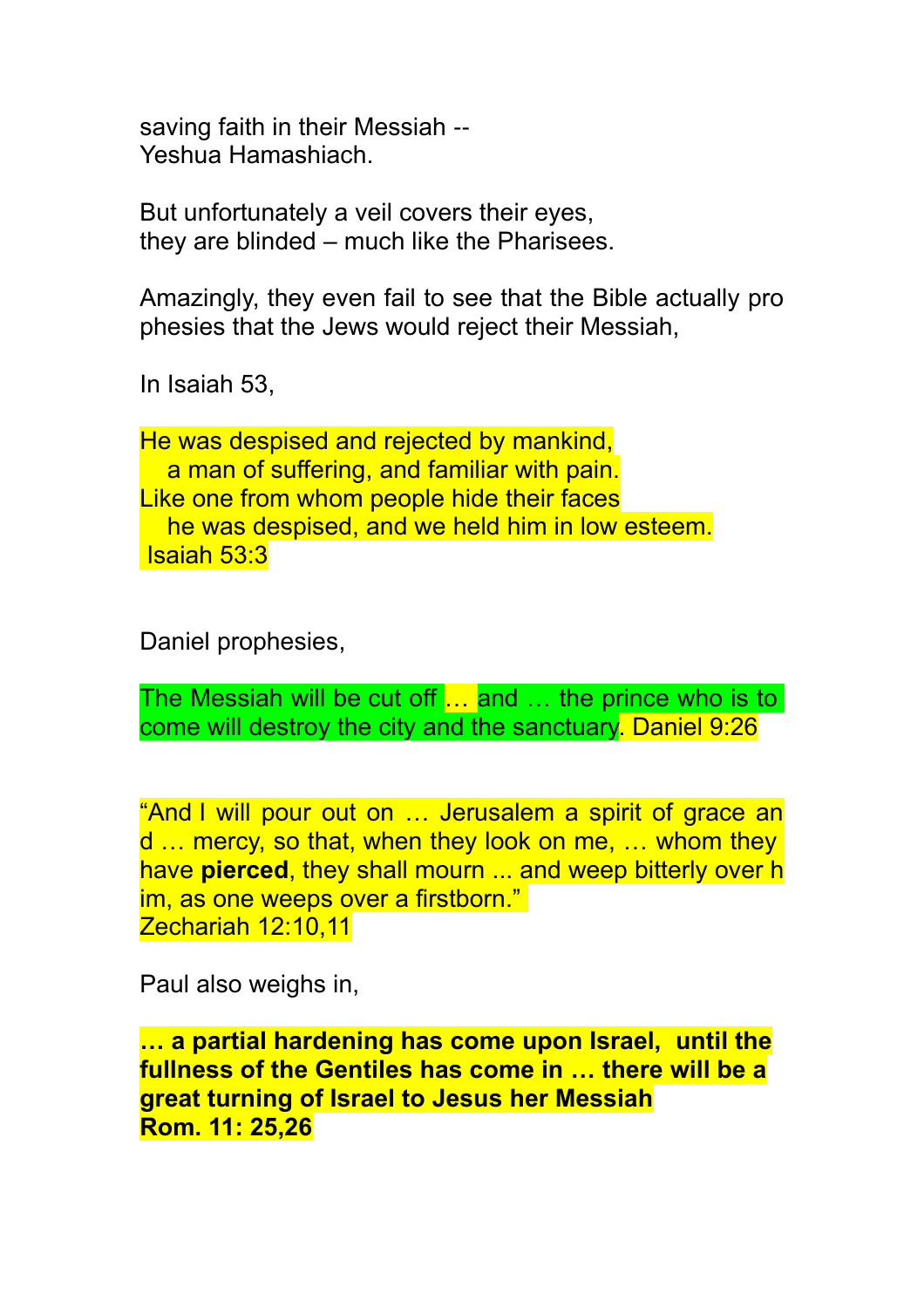**You see, a reason the Jews during Jesus' time, and the Jews today, cannot see that Jesus is the Messiah is that they ignore passages of a suffering Messiah that would suffer and die. Instead they underscore the glorious passages of a mighty messiah like King David whom they call today – Ha Mashiach Ben Dah veed - the Messiah, Son of David.** 

**So naturally, They fail to see in their own Scriptures that the Messiah had to suffer first -- to deal with our sins -- before there could be any glorious Messiah like King David to come.** 

**Jesus says,** 

"O foolish ones, and slow of heart to believe all that the pr ophets have spoken! It was necessary for the Christ to suff er these things and [then] enter into his glory." Luke 24: 2 5,26

**And so throughout Moses, the Prophets, and the Psalms, we see a string of types and shadows of the Messiah and that it was necessary for him to suffer.** 

**We can only surmise what Jesus told the two disciples because not all is written, but most likely He began with Gen. 3:15 - the 1st mention of the Gospel.**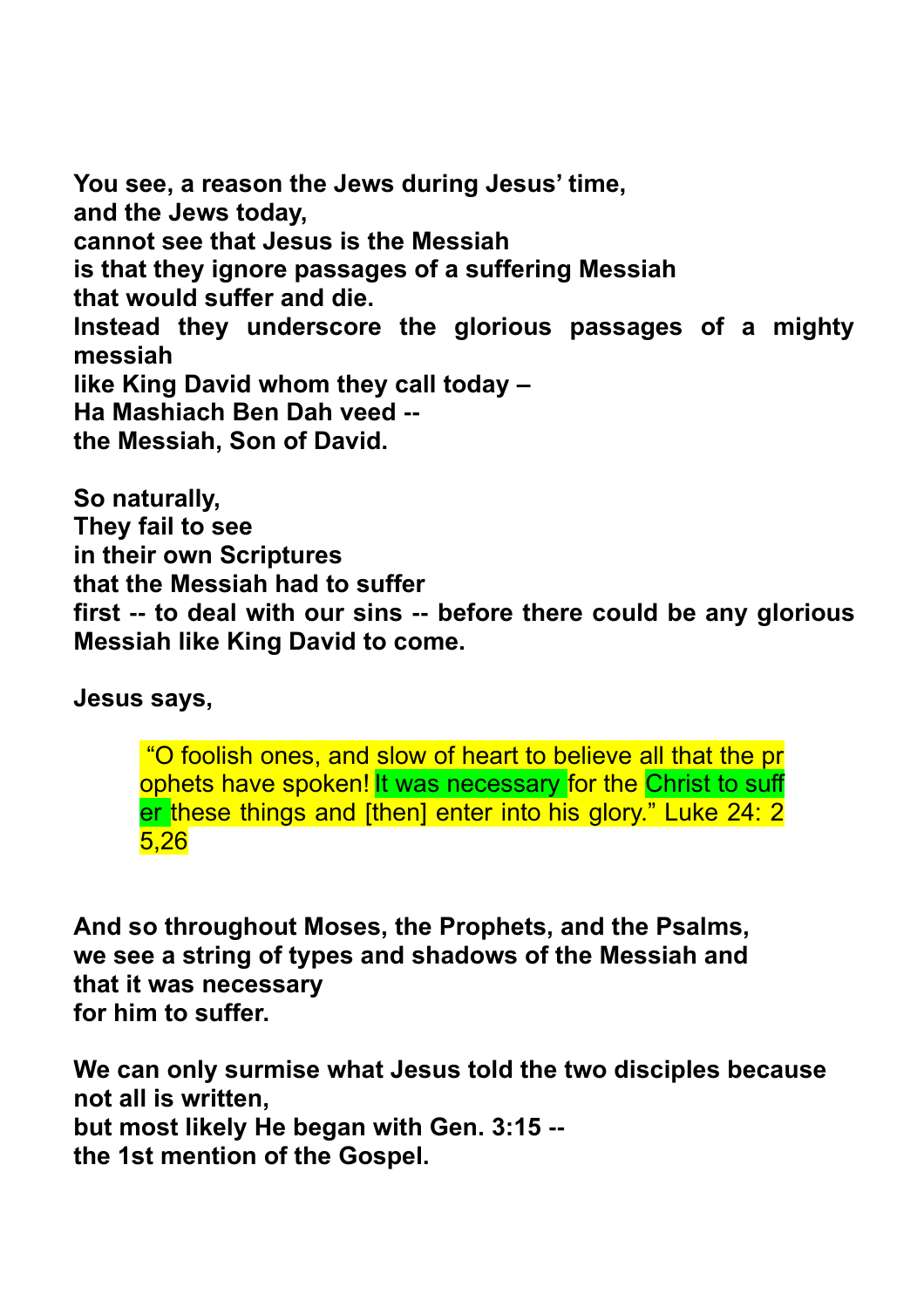**God Himself preaches the Good News that it is necessary for THE seed of the woman to be bruised, necessitating suffering. But! The seed will recover and ultimately crush the head of the serpent, foreshadowing the resurrection. Jesus' coming back to life signifies the reversal of the curse – the restoration of sinners, the victory over sin and death, culminating in their inclusion into God's kingdom. What about the clothes God prepared to cover Adam and Eve's** 

**nakedness? It was necessary for the animal in the garden to be slain and be skinned in order to cover their sin, their shame in front of a holy and righteous God –**

**that slain animal foreshadows the suffering of Jesus.** 

**What about Abel's sacrifice? It was necessary for blood to be shed, for there is no forgiveness without the shedding of blood. Abel's bloody sacrifice prefigures the better and more acceptable sacrifice on the cross.** 

**What about the ram caught in the thicket offered up by Abraham? It was necessary** 

**for this ram to be a substitute for Isaac.** 

**This sacrifice foreshadows Christ's suffering and** 

**his substitutionary death on the cross so that the children of Isaac,** 

**both Jews and Gentiles can be saved from their sins.** 

**What about the Passover lamb?**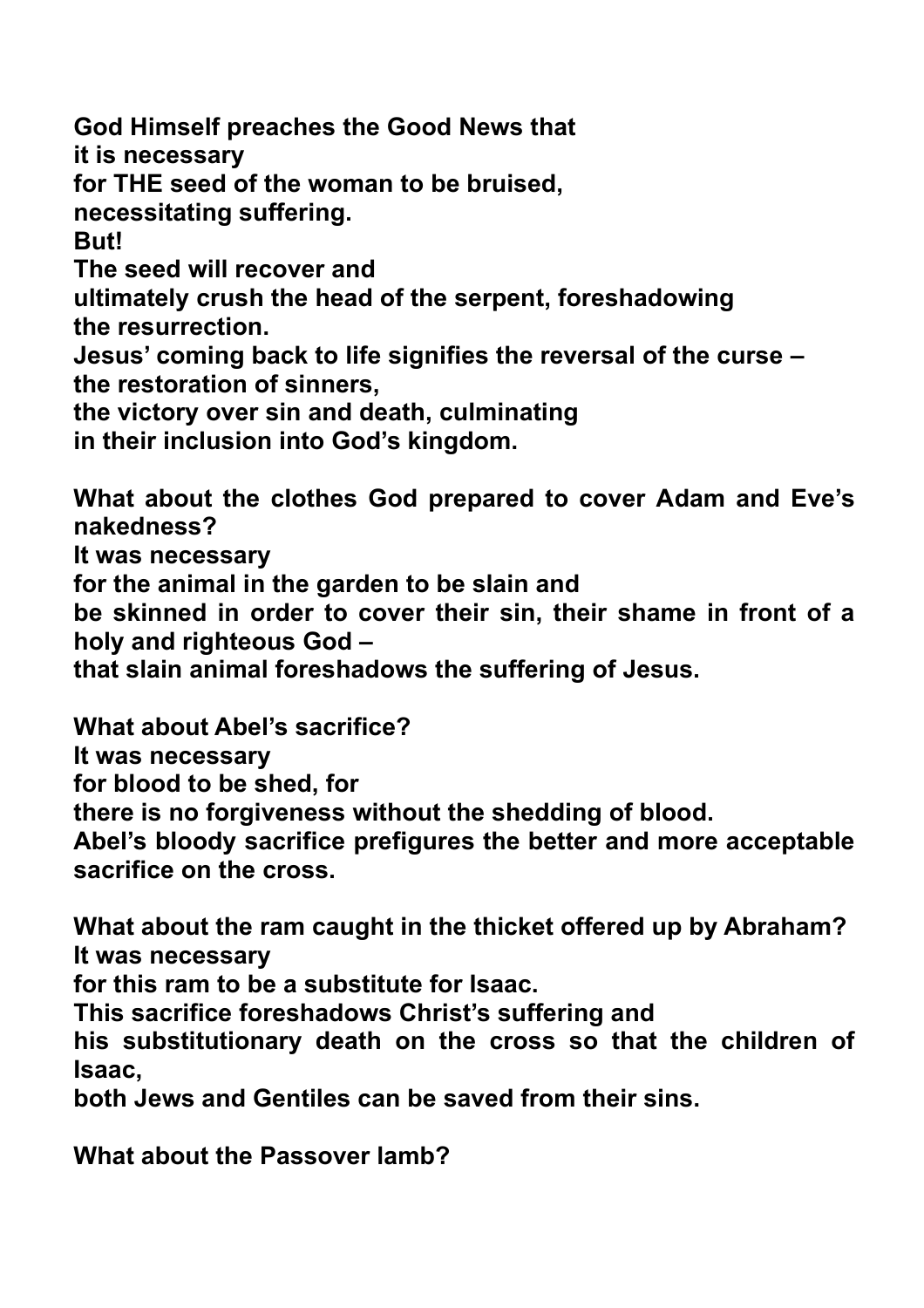**It was necessary for this lamb to be slain so that blood could be applied to the doorframes so that the Lord would pass over the Israelites. That blood points forward in time to Jesus's blood that protects us from God's judgment.** 

And what about the Day of Atonement? It was necessary for the High Priest to make an offering of two goats.

Propitiation – satisfying God's righteous wrath and gaining of His favor. Expiation -- cleansing of sin and removal of sin's guilt.

One goat -- the blood sacrifice –

was slain and its blood was sprinkled on the mercy seat – pointing forward to Jesus' bloody sacrifice on the cross that satisfies God's righteous wrath – which we call propitiation.

And the other goat – the "scapegoat" – was released to the wilderness, which symbolizes Jesus' cleansing of sin and removal of guilt, which we call expiation

## **What about the bronze serpent?**

**It was necessary** 

**for Moses to mount the bronze serpent on a pole and lift it up to save sinners who looked upon it.** 

**Likewise,** 

**it was necessary** 

**for Jesus to also be mounted and** 

**lifted up on a cross to suffer, as a cursed object of Deuteronomy 21 that hangs on a tree so that**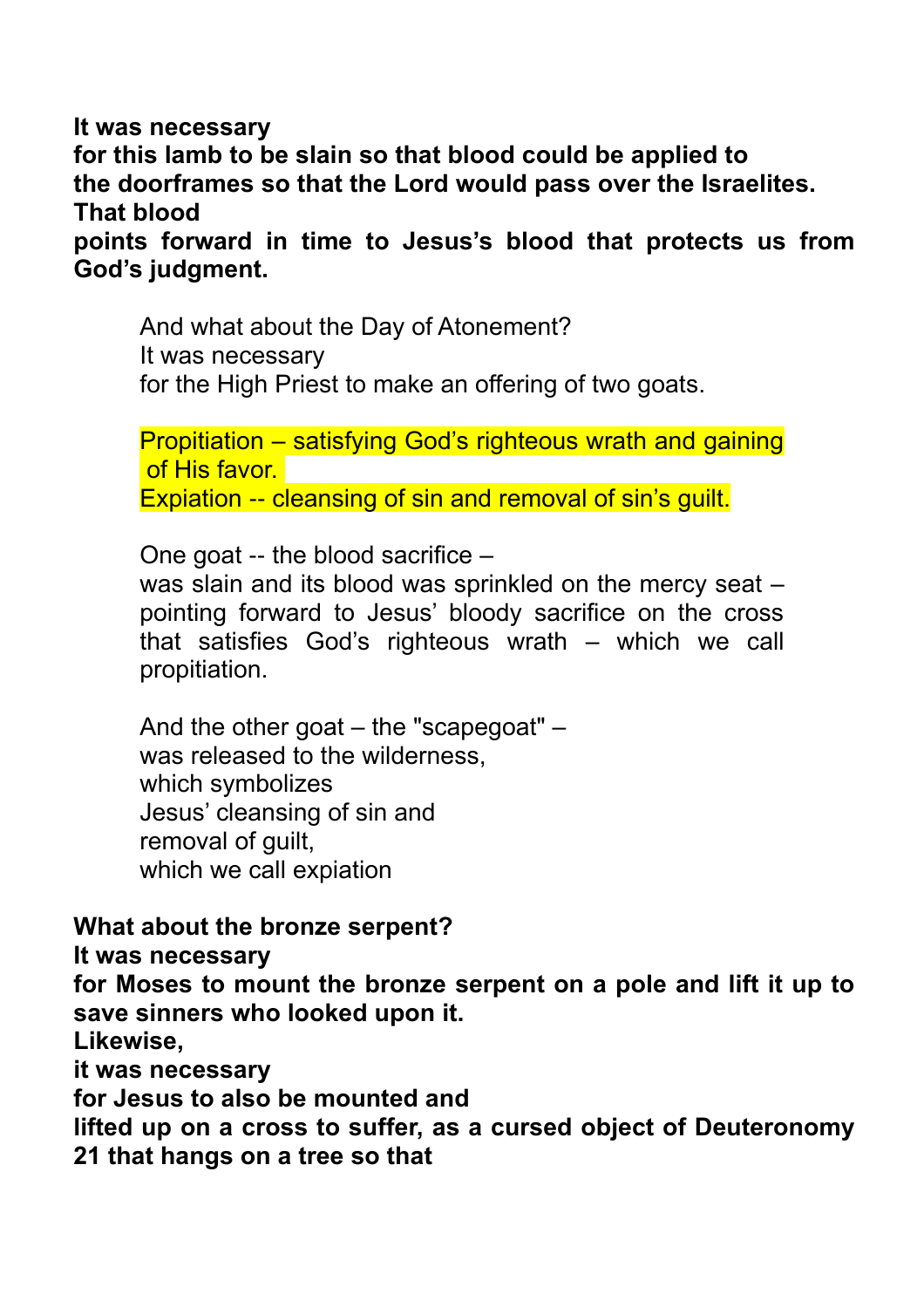**He could take away our curse and save sinners who look to Christ in faith.** 

## **What about the suffering servant of Isaiah 53?**

**Just as it was necessary for the suffering servant to be …** 

• "... despised and rejected by men, a man of sorrows and … grief; … he was despised, and we esteemed him not." (Isaiah 53:3).

Jesus was rejected by the [Sanhedrin](https://www.learnreligions.com/what-was-the-sanhedrin-700696) and today He is still despised by the Jews.

And just **as it was necessary for the suffering servant to be …** "… pierced for our transgressions; … crushed for our iniquities; upon him was the punishments that brought us peace, and by his wounds we are healed." (Isaiah 53:5).

It was necessary

for Jesus to be flogged and

his hands, feet and side had to be pierced on the cross so that we could be healed of our sin by his wounds.

**Just as it was necessary for the suffering servant …** 

" Out of the anguish of his soul, … make many to be consi dered righteous, and … bear their iniquities." (Isaiah 53:11) It was necessary for Jesus to die a substitutionary death to atone for the sins of the world and to impute His righteousness to us believers so that we can be declared righteous before a holy, righteous God

**Praise God that throughout the Old Testament, He saw that it was necessary for the Messiah to suffer so that**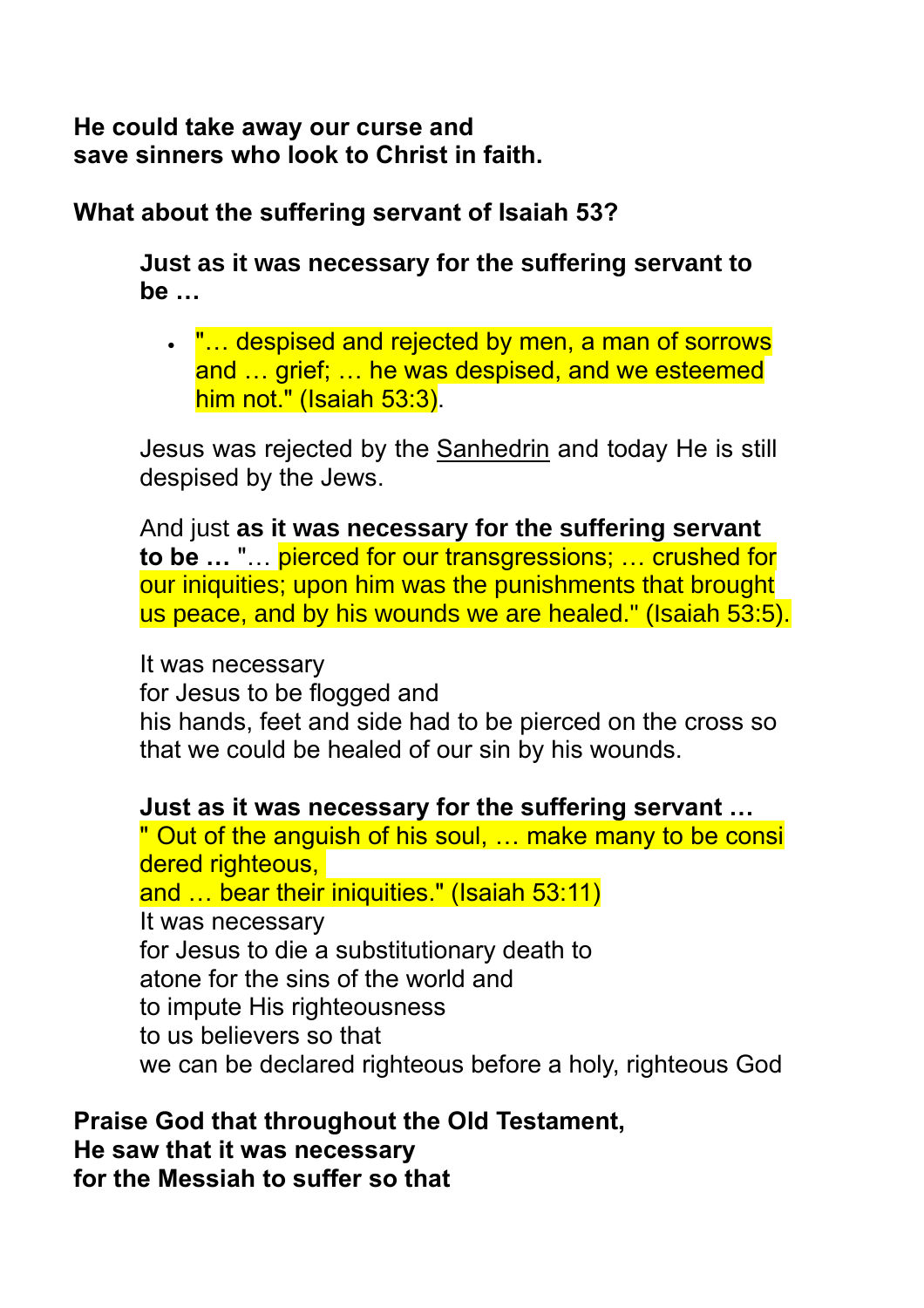**we can ultimately receive the forgiveness of sins and His righteousness!** 

**I'm reminded of another conversation I had with another orthodox Jew.** 

**One day as I was giving my Dutch friend a tour of Jerusalem, we caught a bus just outside the Dung gate, which is located just South of the temple mount.**

**Little did we know, we had taken a** Mehadrin Bus, a bus that is usually full of ultra-orthodox Jews - Haredim. On the bus, I continue to give me friend a tour – "To our left is the Valley of Ben Hinnom, this is where the Israelites sacrificed their children to Molech through fire." Suddenly, an ultra-orthodox Jewish man sitting next to me interrupts me, "Excuse me! The Israelites sacrificed their children?"

I reply, "It's in your Scriptures – in the Tanakh."

By God's providence,

I had actually written 3 Bible references of the sacrifices on a piece of paper and put it in a pocket in my knapsack before we had gotten on the bus.

So I opened my knapsack and gave him the passages.

It's mentioned in the Writings – the Ketuvim,

and the Nevi'im, the Prophets

Jeremiah and Isaiah speak of it.

Don't be surprised, I say! The Bible repeatedly states the Israelites refused to believe God's messengers.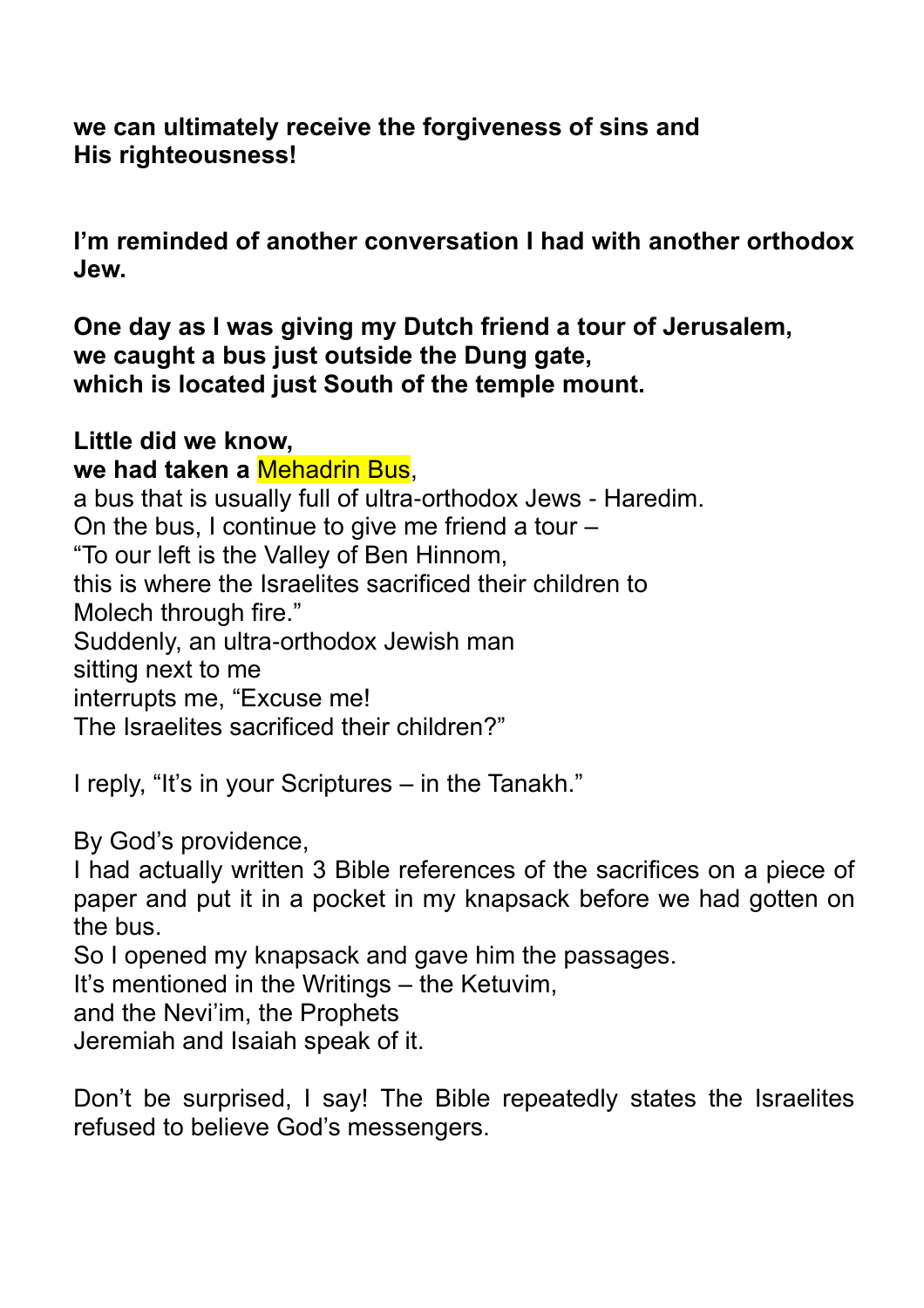He gives me a curious look so I take him through the Old Testament to point him to Christ.

I start with Genesis –

Remember, Joseph's brothers, who you know are the sons of Israel? They hated and rejected Joseph and his message so they tried to kill him. They put him in Sheol  $-$  a pit  $-$ 

and sold him to Egypt.

Long story short, Joseph saves the Gentiles and Israel.

At the end of Genesis,

we see that Joseph forgives his brothers:

"… you meant evil against me, but God meant it for good, to save many people." Genesis 50:20

I then bring him to Exodus,

The Israelites grumbled against Moses for 40 years in the desert. Why 40 years?

Because they refused to believe – Shama – Joshua.

Joshua and Caleb deliver a good report (Good News).

But the 1<sup>st</sup> Generation of Israelites refuse to believe the good news.

Oh by the way, when I share the Gospel with orthodox Jews, I try not to use the word – Jesus – because the name unfortunately offends Jews.

So instead I use -- Joshua or Yeshua – because

it is the same word as Jesus in Hebrew.

Yeshua means – Savior – The Lord Saves –

and does anyone know what Caleb means?

Dog.

You put the 2 names together and

you get God saves Dogs – God saves dirty, filthy Gentiles.

The Jewish guy is amazed, "Woah! What is this?" he says.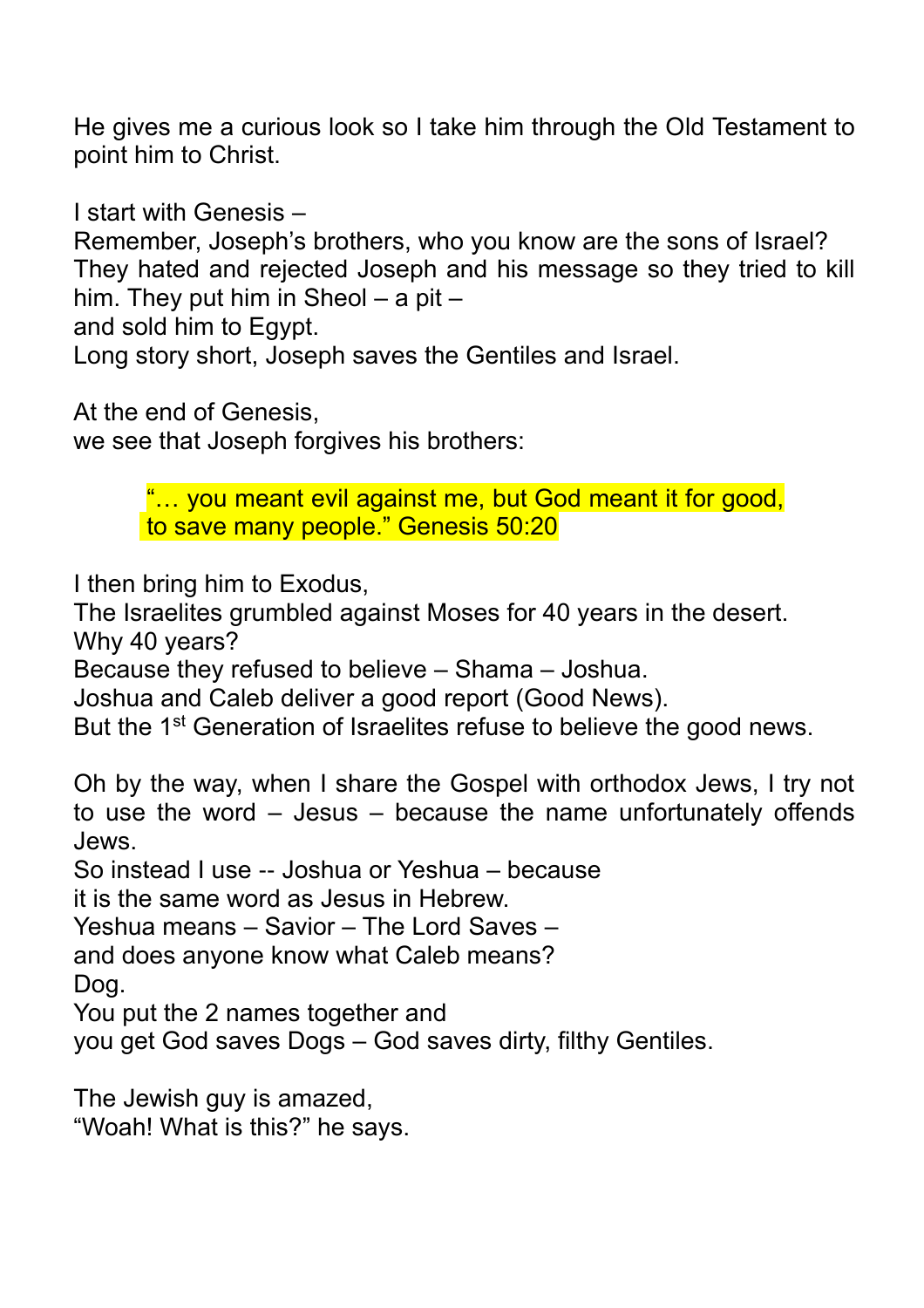I continue,

the 1<sup>st</sup> generation of Israelites all die in the desert because they did not believe the good report given by Yeshua;

He, however, saves the 2<sup>nd</sup> generation, who believed Joshua.

True to his name, Yeshua delivers the Israelites into the Promised Land, all because they trusted in the good news of Yeshua.

I then take new Jewish friend to the Prophets,

Remember Jeremiah? Like Joseph, he **was rejected by** the sons of Israel – and they too also put him in a pit. The Jews plotted against Jeremiah – And like a lamb led to the slaughter, Jeremiah suffered much, In his book of suffering – Lamentations - we also see him lamenting over Jerusalem: Oh Jerusalem! Oh Jerusalem!

Isaiah speaks of the suffering servant. In Isaiah 53, the Messiah would be rejected and would suffer and would die a substitutionary death to atone for the sins of the world and He would impute His righteousness to sinners so that they would be declared righteous before God.

And that is why "by His stripes we are healed."

The Jewish guy is amazed. It's like his eyes are open for the first time. He's thinking, Who is this Gentile, this stranger? This Goyii m? opening up my Scriptures? He wants me to continue … but all of a sudden, my Dutch friend grabs my arm. "Joshua, we got to get off the bus. It's our stop!"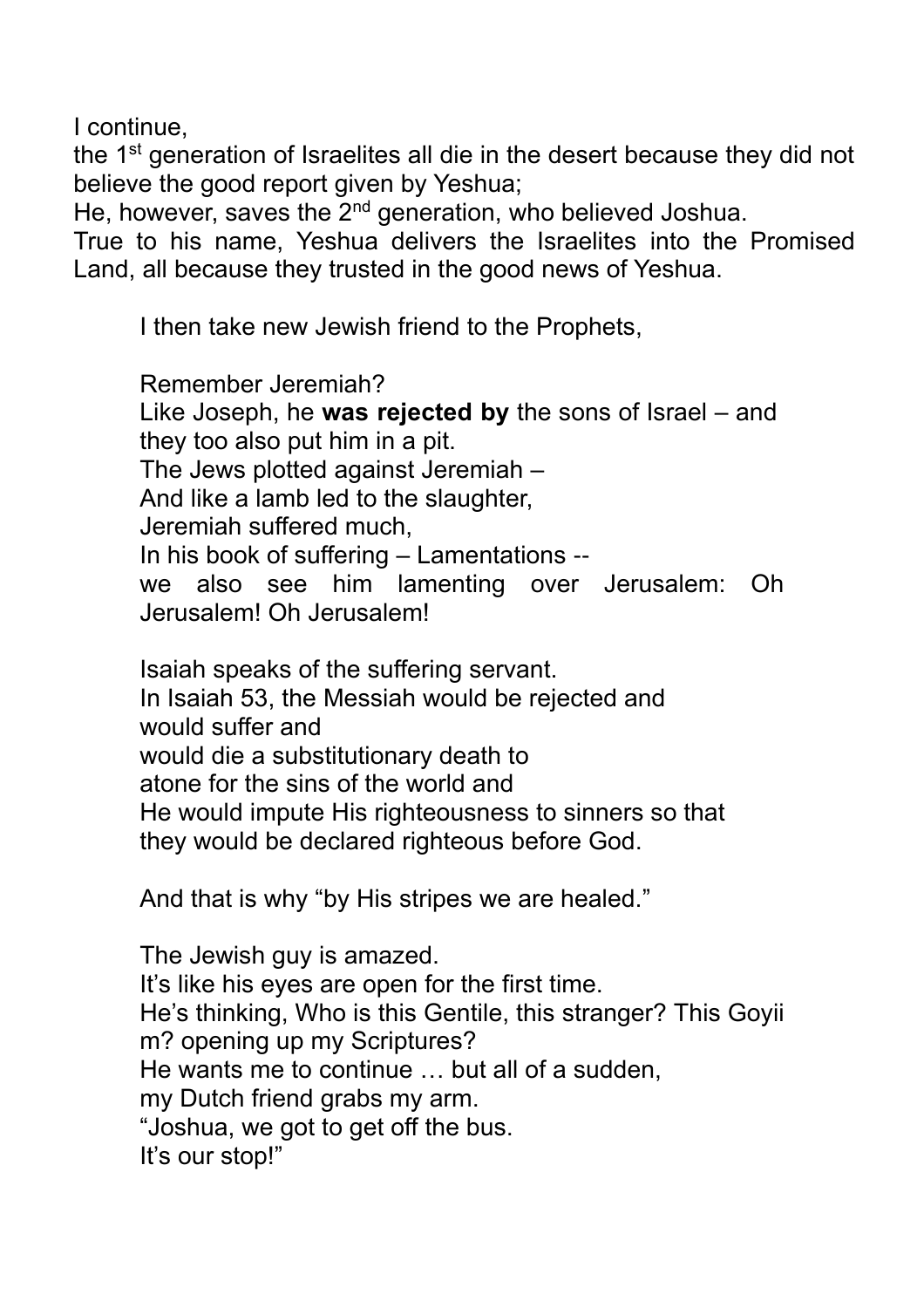The Jewish guy is like "wait! Rega! Rega! I want to thank you! You taught me so much. Toda rava! I can tell from his face, his smile, that his heart was burning within him.

And as my Dutch friend pulls my arm so that we can get of f the bus on time,

I have this 아쉬은 느김 feeling of unfinished business. I really wish I had just one more minute on the bus to get his contact information because I knew he wanted to hear more. I felt he was rea dy for the Messiah.

But it was almost as if God was telling me, Not yet, Joshua. Not yet.

I don't know, …

but I personally believe in my heart that the Jews will one day repent en masse and come to believe in the suffering Messiah as prophesied in Zechariah.

In Ephesians it says,

He [made] the two into one new man, thus establishing pe ace, and might reconcile them **both** in one body to God th rough the cross,

by it having put to death the enmity." Eph. 2:15,16

And in the next vs., also found in Isaiah

"Peace, peace to them who were far away [that is us, the Gentiles] and to those who were near [the Jews]," Says th e Lord, "and I will heal them." Isaiah 57: 19; Eph. 2:17